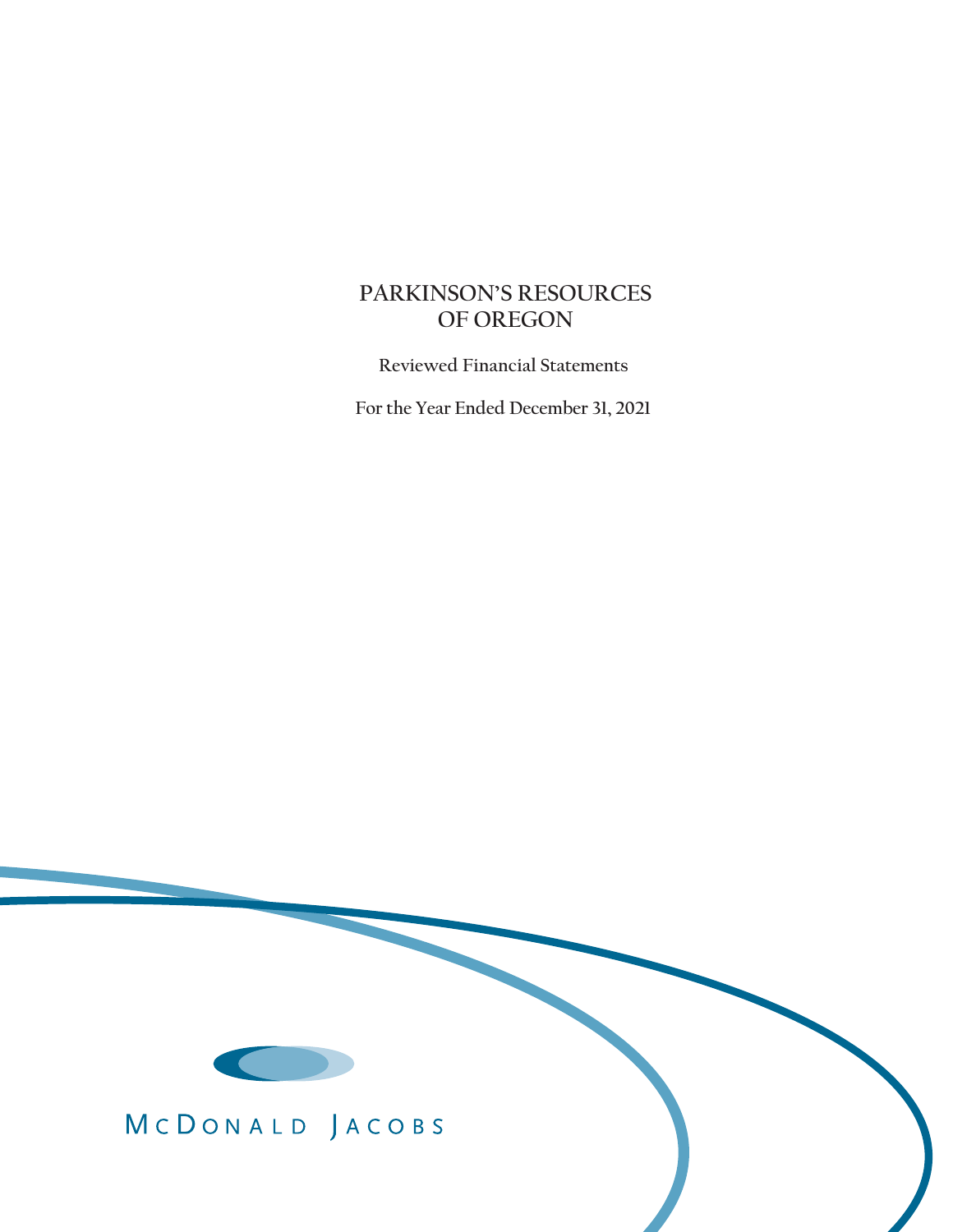

# **INDEPENDENT ACCOUNTANT'S REVIEW REPORT**

To the Board of Directors Parkinson's Resources of Oregon

We have reviewed the accompanying financial statements of Parkinson's Resources of Oregon (a nonprofit organization) which comprise the statement of financial position as of December 31, 2021, and the related statements of activities, functional expenses, and cash flows for the year then ended, and the related notes to the financial statements. A review includes primarily applying analytical procedures to management's financial data and making inquiries of management. A review is substantially less in scope than an audit, the objective of which is the expression of an opinion regarding the financial statements as a whole. Accordingly, we do not express such an opinion.

#### **Management's Responsibility for the Financial Statements**

internal control relevant to the preparation and fair presentation of financial<br>statements that are free from material misstatement whether due to fraud or Management is responsible for the preparation and fair presentation of these financial statements in accordance with accounting principles generally accepted in the United States of America; this includes the design, implementation, and maintenance of statements that are free from material misstatement whether due to fraud or error.

#### **Accountant's Responsibility**

Our responsibility is to conduct the review engagement in accordance with Statements on Standards for Accounting and Review Services promulgated by the Accounting and Review Services Committee of the American Institute of Certified Public Accountants. Those standards require us to perform procedures to obtain limited assurance as a basis for reporting whether we are aware of any material modifications that should be made to the financial statements for them to be in accordance with accounting principles generally accepted in the United States of America. We believe that the results of our procedures provide a reasonable basis for our conclusion.

We are required to be independent of Parkinson's Resources of Oregon and to meet our other ethical responsibilities, in accordance with the relevant ethical requirements related to our review.

#### **Accountant's Conclusion**

Based on our review, we are not aware of any material modifications that should be made to the accompanying financial statements in order for them to be in accordance with accounting principles generally accepted in the United States of America.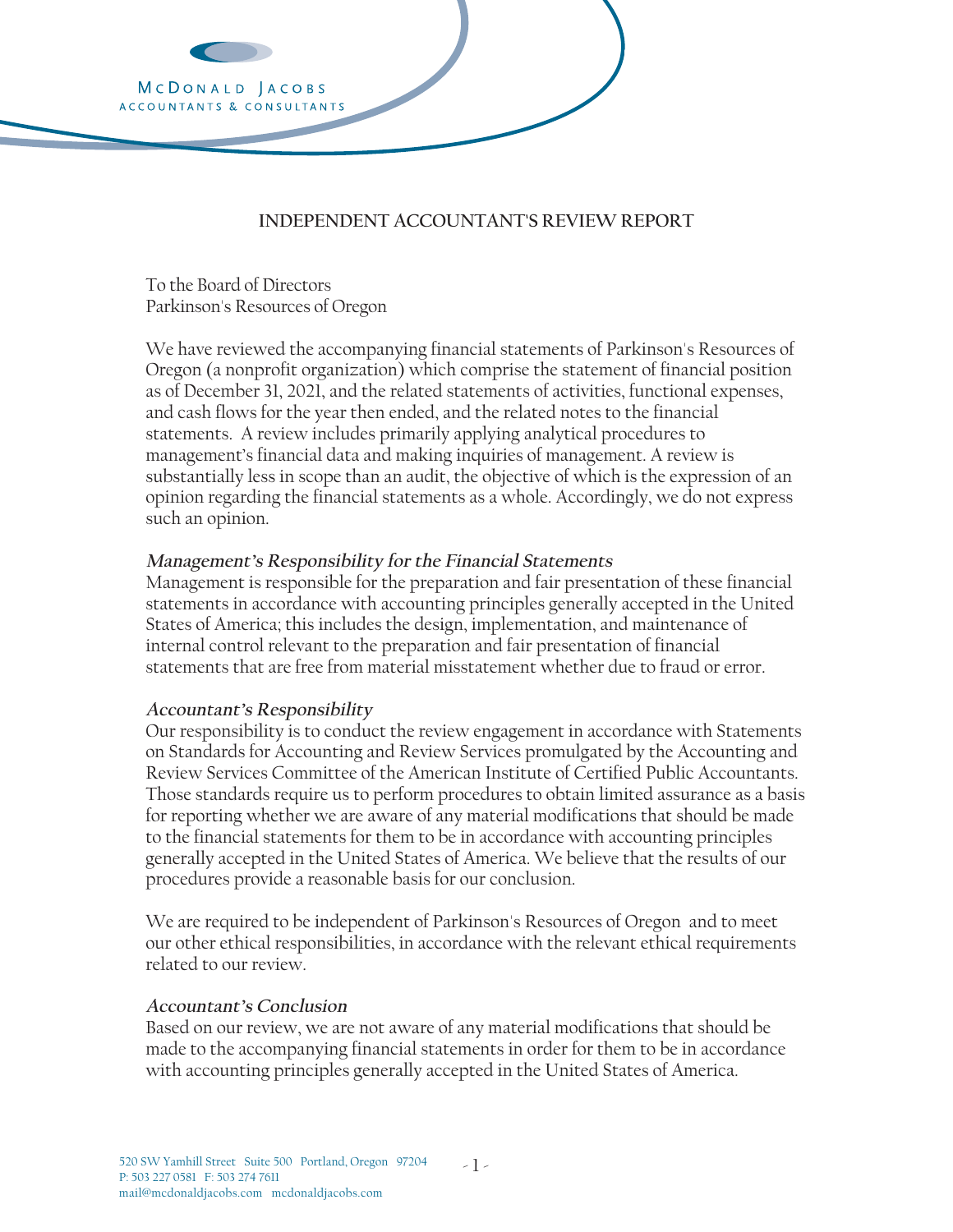# **Summarized Comparative Information**

The prior year summarized comparative information has been derived from the Organization's 2020 reviewed financial statements, and based on our report dated April 15, 2021, we were not aware of any material modifications that should be made to those statements for them to be in accordance with accounting principles generally accepted in the United States of America.

McDonald Jacobs, P.C.

April 8, 2022 Portland, Oregon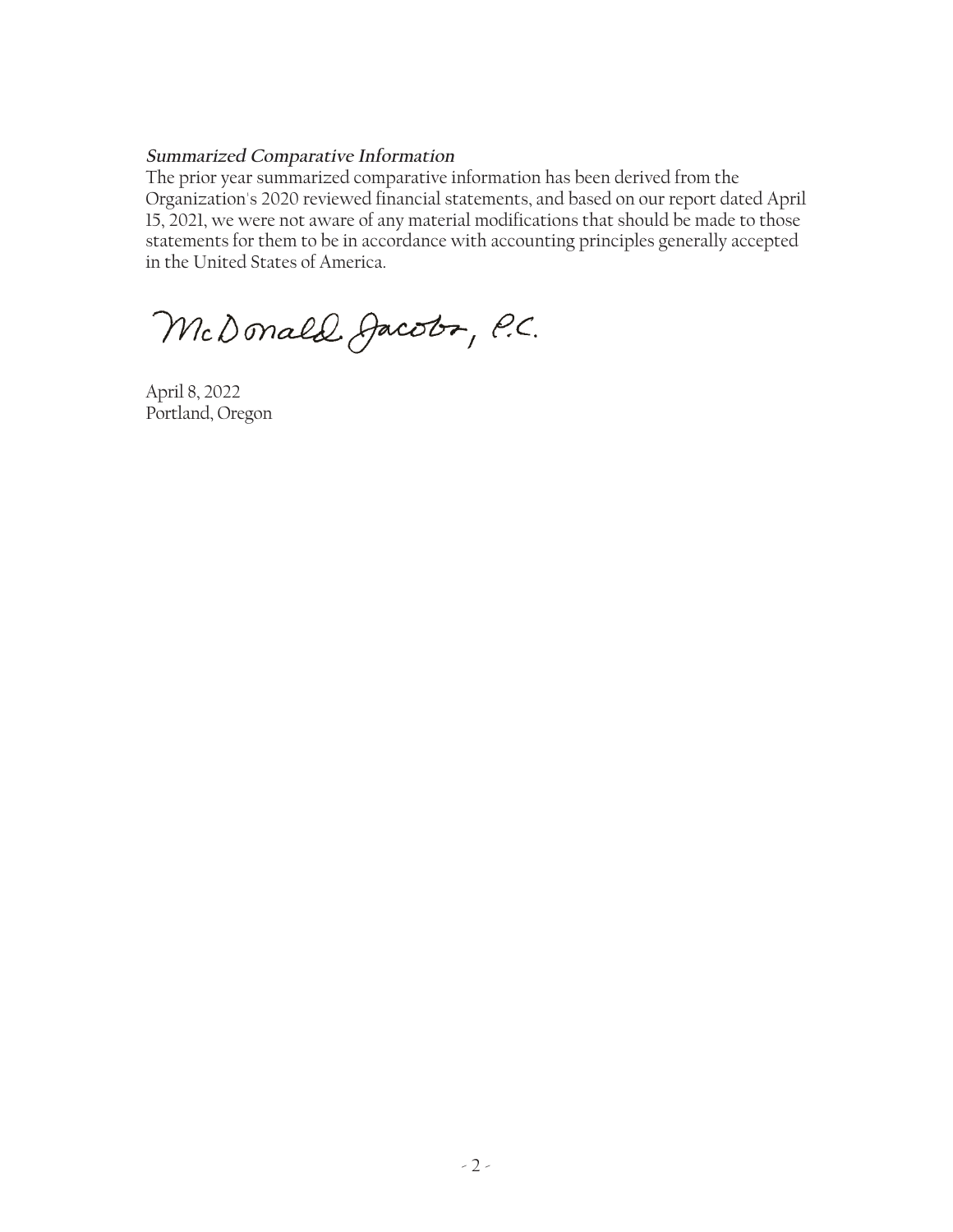#### **PARKINSON'S RESOURCES OF OREGON STATEMENT OF FINANCIAL POSITION December 31, 2021 (With comparative totals for 2020)**

|                                                                                                                                                                                                 | 2021                                                               | 2020                                                                |
|-------------------------------------------------------------------------------------------------------------------------------------------------------------------------------------------------|--------------------------------------------------------------------|---------------------------------------------------------------------|
| <b>ASSETS</b>                                                                                                                                                                                   |                                                                    |                                                                     |
| Cash and cash equivalents<br>Pledges and grants receivable<br>Prepaid expenses and deposits<br>Investments<br>Property and equipment, net                                                       | \$<br>256,667<br>38,442<br>30,487<br>2,769,549<br>63,851           | 233,076<br>$\mathcal{S}$<br>12,238<br>37,050<br>2,507,978<br>80,363 |
| <b>TOTAL ASSETS</b>                                                                                                                                                                             |                                                                    | $$3,158,996$ $$2,870,705$                                           |
| <b>LIABILITIES AND NET ASSETS</b>                                                                                                                                                               |                                                                    |                                                                     |
| Liabilities:<br>Accounts payable<br>Accrued personnel expenses<br><b>Total liabilities</b>                                                                                                      | \$<br>7,719<br>26,437<br>34,156                                    | $\mathcal{S}$<br>10,203<br>22,263<br>32,466                         |
| Net assets:<br>Without donor restrictions:<br>Undesignated<br>Board designated<br>Net property and equipment<br>Total without donor restrictions<br>With donor restrictions<br>Total net assets | 465,134<br>2,553,388<br>63,851<br>3,082,373<br>42,467<br>3,124,840 | 314,042<br>2,333,957<br>80,363<br>2,728,362<br>109,877<br>2,838,239 |
| TOTAL LIABILITIES AND NET ASSETS                                                                                                                                                                | 3,158,996                                                          | \$2,870,705                                                         |

See independent accountant's review report and notes to financial statements.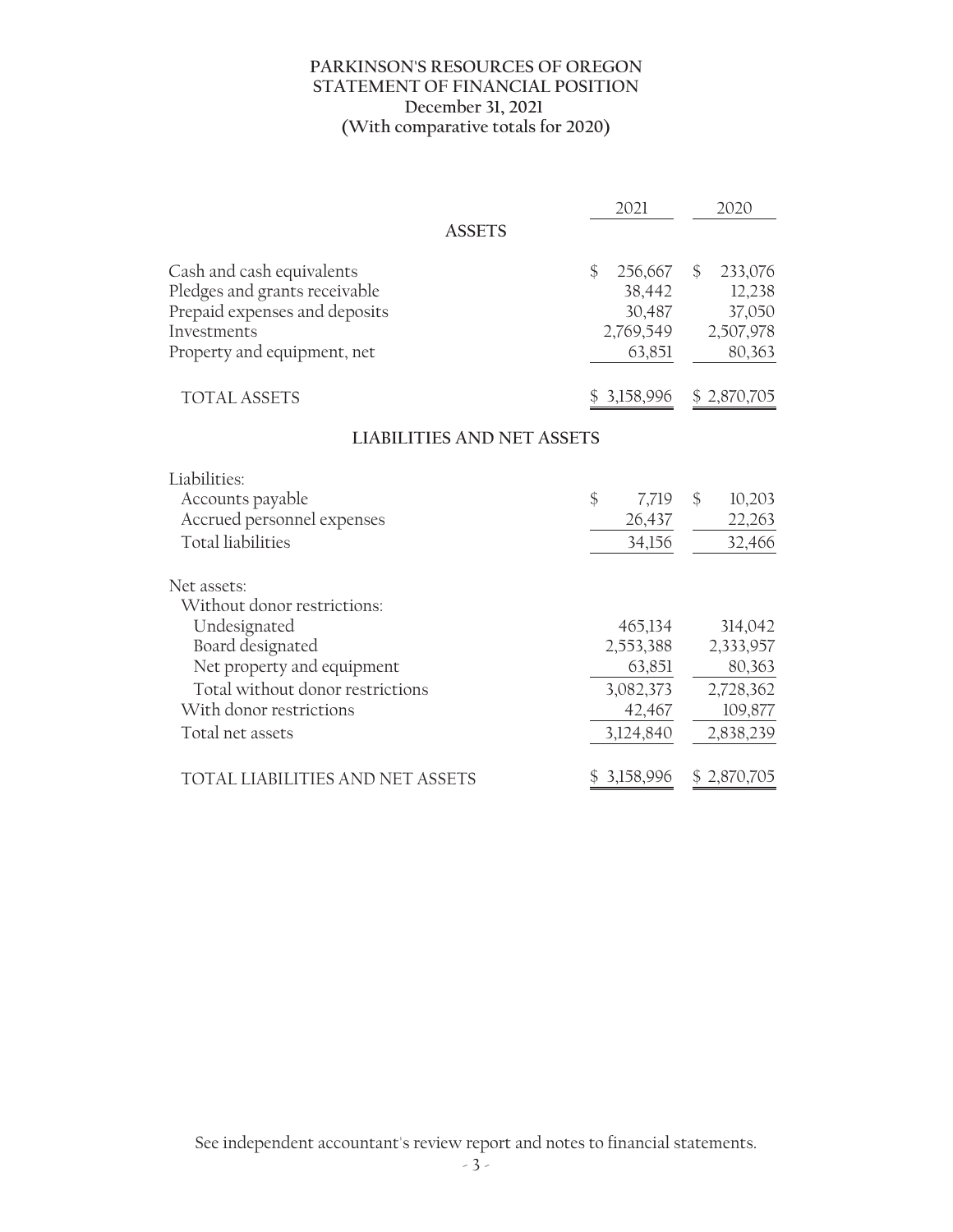#### **PARKINSON'S RESOURCES OF OREGON STATEMENT OF ACTIVITIES For the year ended December 31, 2021 (With comparative totals for 2020)**

|                                              | 2021          |           |               |              |    |             |    |             |
|----------------------------------------------|---------------|-----------|---------------|--------------|----|-------------|----|-------------|
|                                              | Without Donor |           | With Donor    |              |    |             |    | 2020        |
|                                              | Restrictions  |           |               | Restrictions |    | Total       |    | Total       |
| Support and revenue:                         |               |           |               |              |    |             |    |             |
| Contributions and events, net of             |               |           |               |              |    |             |    |             |
| direct event expenses of \$25,103            |               |           |               |              |    |             |    |             |
| in 2020                                      | \$            | 958,830   | $\mathcal{S}$ |              | \$ | 958,830     | \$ | 962,722     |
| Government grants - Paycheck Protection Prog |               | 124,129   |               |              |    | 124,129     |    | 106,600     |
| Program service revenue                      |               | 19,257    |               |              |    | 19,257      |    | 7,362       |
| Interest and dividends                       |               | 51,803    |               |              |    | 51,803      |    | 41,620      |
| Net realized/unrealized gain                 |               | 209,822   |               |              |    | 209,822     |    | 161,115     |
| Net assets released from restrictions:       |               |           |               |              |    |             |    |             |
| Satisfaction of purpose restrictions         |               | 67,410    |               | (67, 410)    |    |             |    |             |
| Total support and revenue                    |               | 1,431,251 |               | (67, 410)    |    | 1,363,841   |    | 1,279,419   |
| Expenses:                                    |               |           |               |              |    |             |    |             |
| Program services                             |               | 852,273   |               |              |    | 852,273     |    | 875,459     |
| Management and general                       |               | 91,646    |               |              |    | 91,646      |    | 69,536      |
| Fundraising                                  |               | 133,321   |               |              |    | 133,321     |    | 114,156     |
| Total expenses                               |               | 1,077,240 |               |              |    | 1,077,240   |    | 1,059,151   |
| Change in net assets                         |               | 354,011   |               | (67, 410)    |    | 286,601     |    | 220,268     |
| Net assets:                                  |               |           |               |              |    |             |    |             |
| Beginning of year                            |               | 2,728,362 |               | 109,877      |    | 2,838,239   |    | 2,617,971   |
| End of year                                  | \$            | 3,082,373 |               | 42,467       |    | \$3,124,840 |    | \$2,838,239 |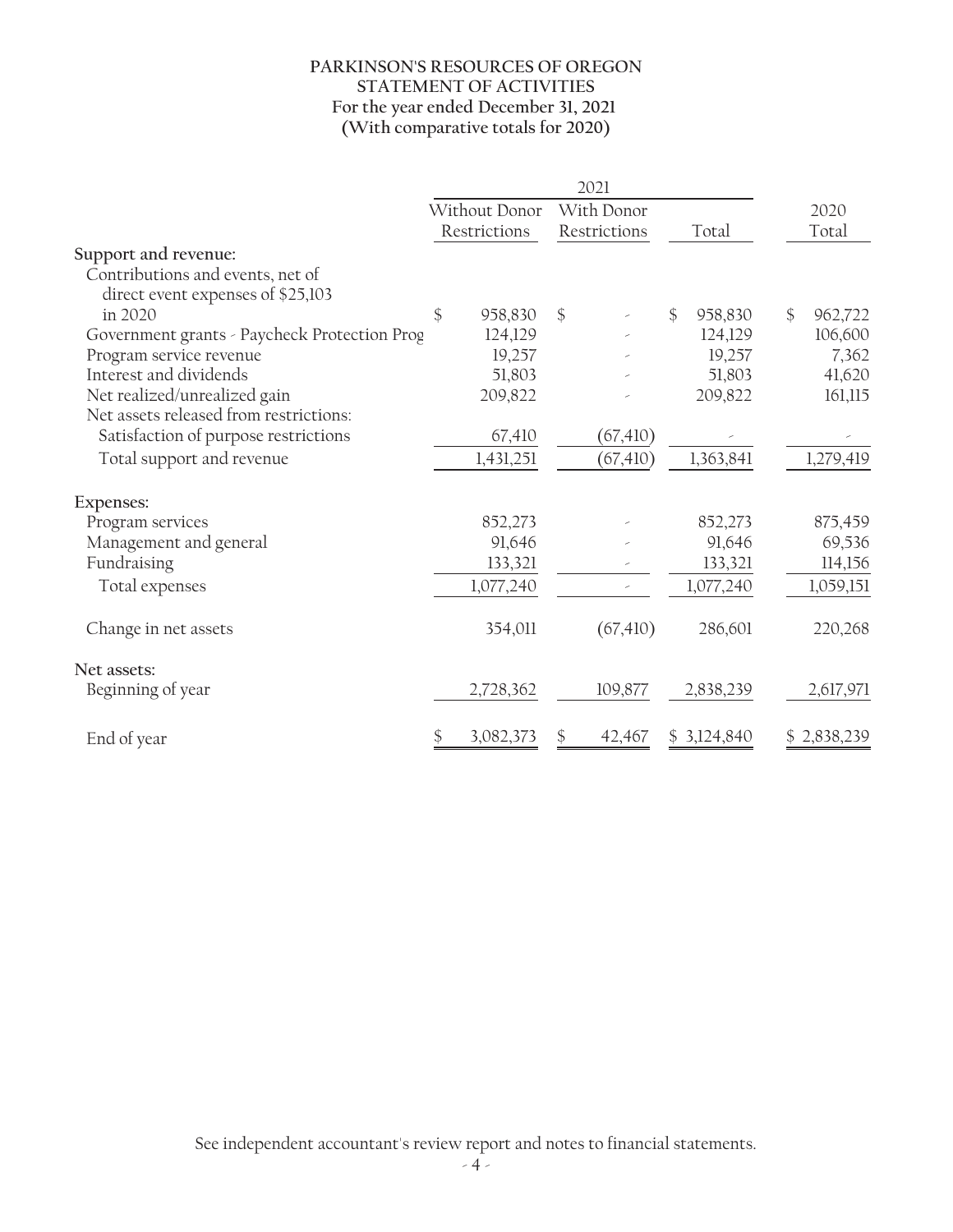#### **PARKINSON'S RESOURCES OF OREGON STATEMENT OF FUNCTIONAL EXPENSES For the year ended December 31, 2021 (With comparative totals for 2020)**

|                                                   |               |              |                           |                  |                | 2021                   |                          |                        |                         |               |               |
|---------------------------------------------------|---------------|--------------|---------------------------|------------------|----------------|------------------------|--------------------------|------------------------|-------------------------|---------------|---------------|
|                                                   |               |              |                           | Program Services |                |                        |                          |                        |                         |               |               |
|                                                   |               | Client       | Outreach                  |                  |                |                        | Total                    |                        |                         |               |               |
|                                                   | Support       | Services and | and                       |                  | Wellness       | Case                   | Program                  | Management             |                         |               | 2020          |
|                                                   | Groups        | Education    | Advocacy                  | Helpline         | Classes        | Management             | Services                 |                        | and General Fundraising | Total         | Total         |
| Salaries and related expenses                     | 110,433<br>S. | 90,271<br>\$ | 114,369<br>$\mathbb{S}^-$ | \$<br>137,143    | 67,623<br>\$   | 67,271<br>$\mathbb{S}$ | 587,110<br>$\mathcal{S}$ | 51,953<br>$\mathbb{S}$ | 62,352<br>\$            | 701,415<br>\$ | 716,589<br>\$ |
| Meetings and conferences                          | 103           | 8,805        |                           |                  |                | 28                     | 8,936                    |                        | 794                     | 9,730         | 6,233         |
| Contract services                                 | 402           | 1,032        | 3,155                     | 506              | 10,067         | 246                    | 15,408                   | 18,790                 | 936                     | 35,134        | 22,925        |
| Occupancy                                         | 23,096        | 19,464       | 6.658                     | 19,138           | 57,098         | 6,520                  | 131,974                  | 1,956                  | 3,912                   | 137,842       | 137,328       |
| Office supplies                                   | 772           | 691          | 9,259                     | 472              | 498            | 454                    | 12,146                   | 1,410                  | 2,680                   | 16,236        | 17,533        |
| Equipment, maintenance, renta                     | 730           | 904          | 271                       | 1,187            | 622            | 537                    | 4,251                    | 749                    | 14,899                  | 19,899        | 8,098         |
| Bank service charges                              | 259           | 259          | 212                       | 205              | 321            | 100                    | 1,356                    | 2,846                  | 10,041                  | 14,243        | 15,171        |
| Postage and delivery                              | 71            | 9,676        | 202                       | 168              | 17             | 75                     | 10,209                   | 1,470                  | 6,705                   | 18,384        | 22,436        |
| Telephone                                         | 994           | 555          | 817                       | 3,876            | 451            | 385                    | 7,078                    | 320                    | 368                     | 7,766         | 9,901         |
| Printing and reproduction                         | 332           | 20,454       | 347                       | 190              | 109            | 93                     | 21,525                   | 116                    | 11,975                  | 33,616        | 30,045        |
| Information technology                            | 1,322         | 3,956        | 5,375                     | 4,401            | 600            | 1,596                  | 17,250                   | 1,157                  | 5,945                   | 24,352        | 22,895        |
| Advertising                                       |               | 120          | 4,813                     | 617              |                |                        | 5,550                    | 1,472                  | 158                     | 7,180         | 2,452         |
| Special event expenses                            |               |              |                           |                  |                |                        |                          |                        |                         |               | 25,103        |
| Travel                                            | 289           | 573          | 255                       | 141              | 35             | 179                    | 1,472                    | 873                    | 3,824                   | 6,169         | 4,058         |
| Respite stipends                                  |               |              |                           |                  |                | 1,678                  | 1,678                    |                        |                         | 1,678         | 9,394         |
| Insurance                                         | 1,319         | 736          | 1,083                     | 1,045            | 599            | 511                    | 5,293                    | 2,506                  | 489                     | 8,288         | 6,731         |
| Miscellaneous                                     | 38            | 113          | 10                        | 125              |                | 490                    | 776                      | 5,713                  | 7,614                   | 14,103        | 6,324         |
| Depreciation                                      | 3,357         | 3,057        | 892                       | 2,780            | 9,126          | 1,049                  | 20,261                   | 315                    | 629                     | 21,205        | 21,038        |
|                                                   | 143,517       | 160,666      | 147,718                   | 171,994          | 147,166        | 81,212                 | 852,273                  | 91,646                 | 133,321                 | 1,077,240     | 1,084,254     |
| Less direct event expenses<br>netted with revenue |               |              |                           |                  |                |                        |                          |                        |                         |               | (25,103)      |
| Total expenses                                    | 143,517<br>S. | \$160,666    | \$147,718                 | \$171,994        | 147,166<br>\$. | 81,212<br>\$.          | \$852,273                | \$.<br>91,646          | \$133,321               | \$1,077,240   | \$1,059,151   |

See independent accountant's review report and notes to financial statements.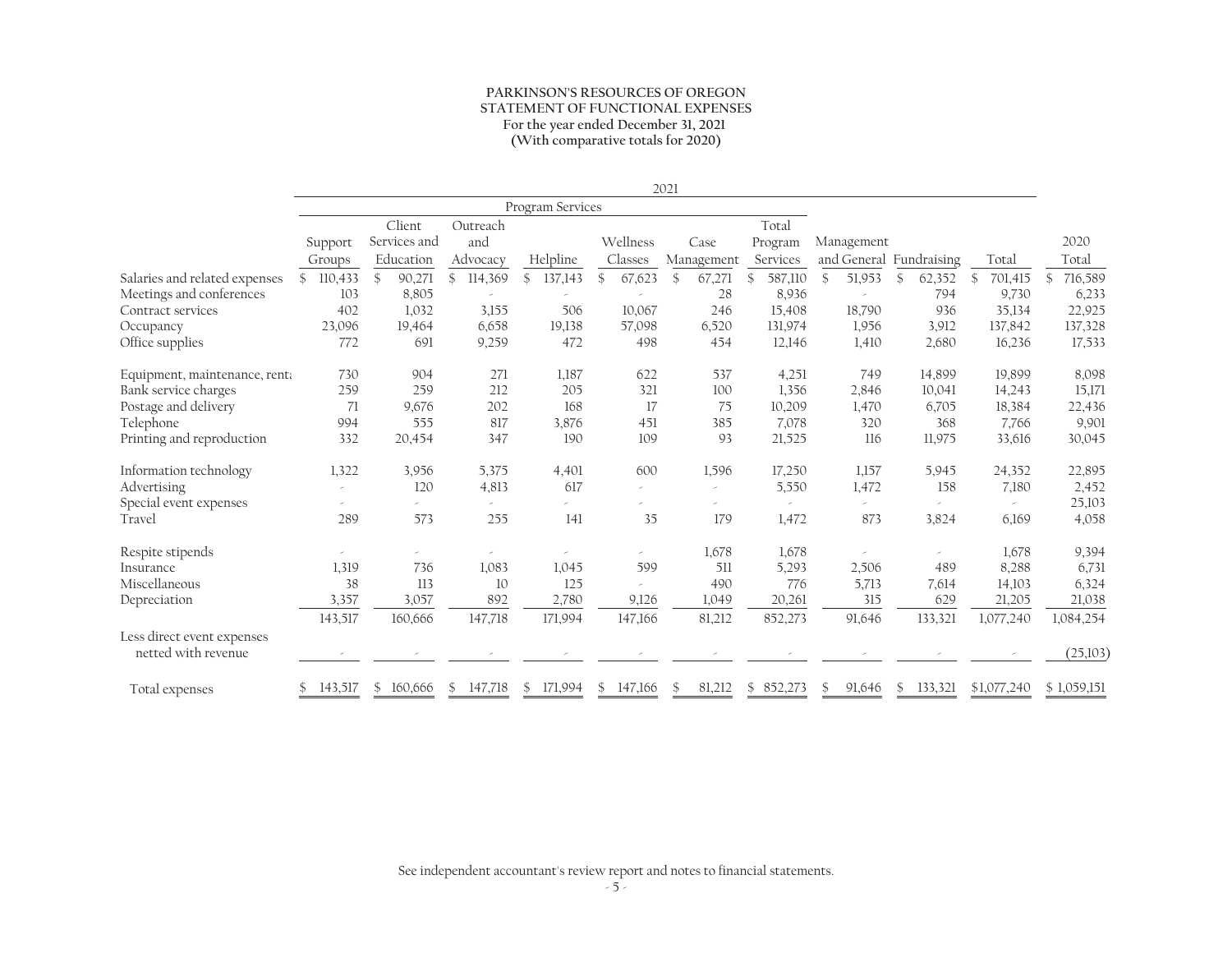#### **PARKINSON'S RESOURCES OF OREGON STATEMENT OF CASH FLOWS For the year ended December 31, 2021 (With comparative totals for 2020)**

|                                                      | 2021          | 2020                     |
|------------------------------------------------------|---------------|--------------------------|
| Cash flows from operating activities:                |               |                          |
| Change in net assets                                 | \$<br>286,601 | 220,268<br>$\mathcal{S}$ |
| Adjustments to reconcile change in net assets to net |               |                          |
| cash flows from operating activities:                |               |                          |
| Depreciation                                         | 21,205        | 21,038                   |
| Net unrealized gain on investments                   | (209, 822)    | (161,115)                |
| (Increase) decrease in:                              |               |                          |
| Pledges and grants receivable                        | (26,204)      | 24,110                   |
| Prepaid expenses and deposits                        | 6,563         | 17,878                   |
| Increase (decrease) in:                              |               |                          |
| Accounts payable and accrued personnel expenses      | 1,690         | (1,401)                  |
| Net cash flows from operating activities             | 80,033        | 120,778                  |
| Cash flows from investing activities:                |               |                          |
| Purchase of property and equipment                   | (4,693)       |                          |
| Purchase of investments                              | (51,749)      | (41,520)                 |
| Net cash flows from investing activities             | (56,442)      | (41,520)                 |
|                                                      |               |                          |
| Net change in cash and cash equivalents              | 23,591        | 79,258                   |
| Cash and cash equivalents - beginning of year        | 233,076       | 153,818                  |
|                                                      |               |                          |
| Cash and cash equivalents - end of year              | 256,667       | 233,076                  |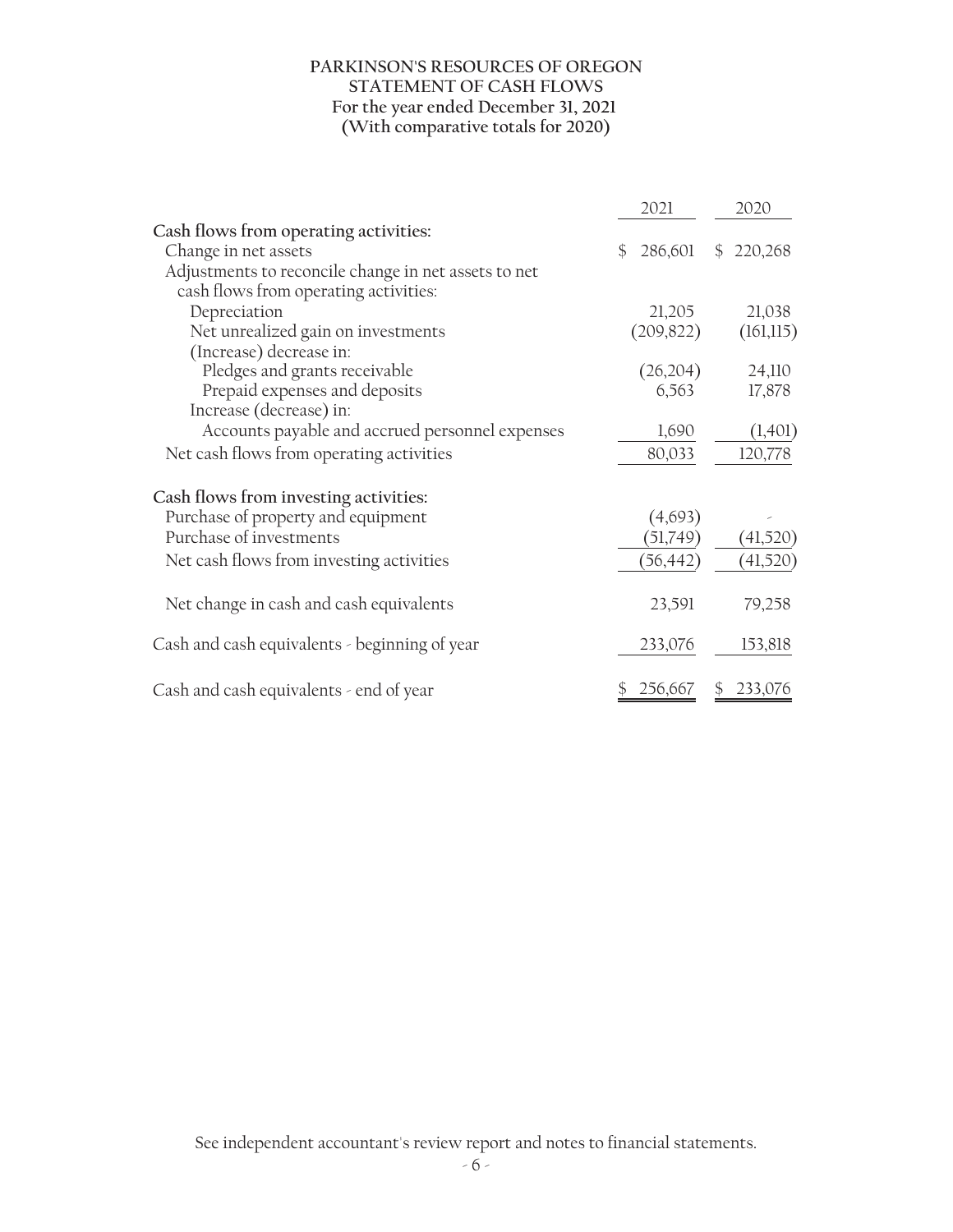# **1. THE ORGANIZATION**

Parkinson's Resources of Oregon (PRO or the Organization) is a nonprofit corporation providing assistance to patients and caregivers to manage the complex disease with helpful programs and services. PRO is dedicated to meeting the support needs of the Parkinson's community of Oregon and Southern Washington. PRO's mission is to improve the quality of life for the community it serves.

PRO receives support primarily from contributions and fees for program services offered. Parkinson's Resources of Oregon's programs include:

- Support Groups: A growing network of support groups serve as a resource for educational and emotional support to individuals with Parkinson's, their families and caregivers.
- Client Services and Education: PRO organizes lectures, workshops, and presentations on various topics of interest to people with Parkinson's Disease.
- Outreach and Advocacy: PRO actively engages in the community to help further awareness and understanding of Parkinson's disease, providing literature, speakers, and education at a variety of community events. PRO also works closely with the Unified Parkinson's Advocacy Council to inform and support on issues regarding public policy and Parkinson's disease.
- Helpline: PRO offers non-medical one-on-one and telephone support, suggestions, information and referral for Parkinson's patients, spouses, and caregivers. PRO sends out a periodic newsletter written especially for people with Parkinson's Disease. PRO has a library containing books and videos related to Parkinson's which are available to the public.
- Wellness Classes: PRO conducts weekly classes formatted specifically to compensate for the balance and movement deficits experienced by those with Parkinson's Disease.
- Case Management: PRO offers short-term case management and counseling services for clients in crisis, transition or otherwise needing an advocate to navigate services and access care. PRO also offers reimbursement to families in need to hire an in-home companion or caregiver to help pay for an adult day care program or to plan a brief residential respite.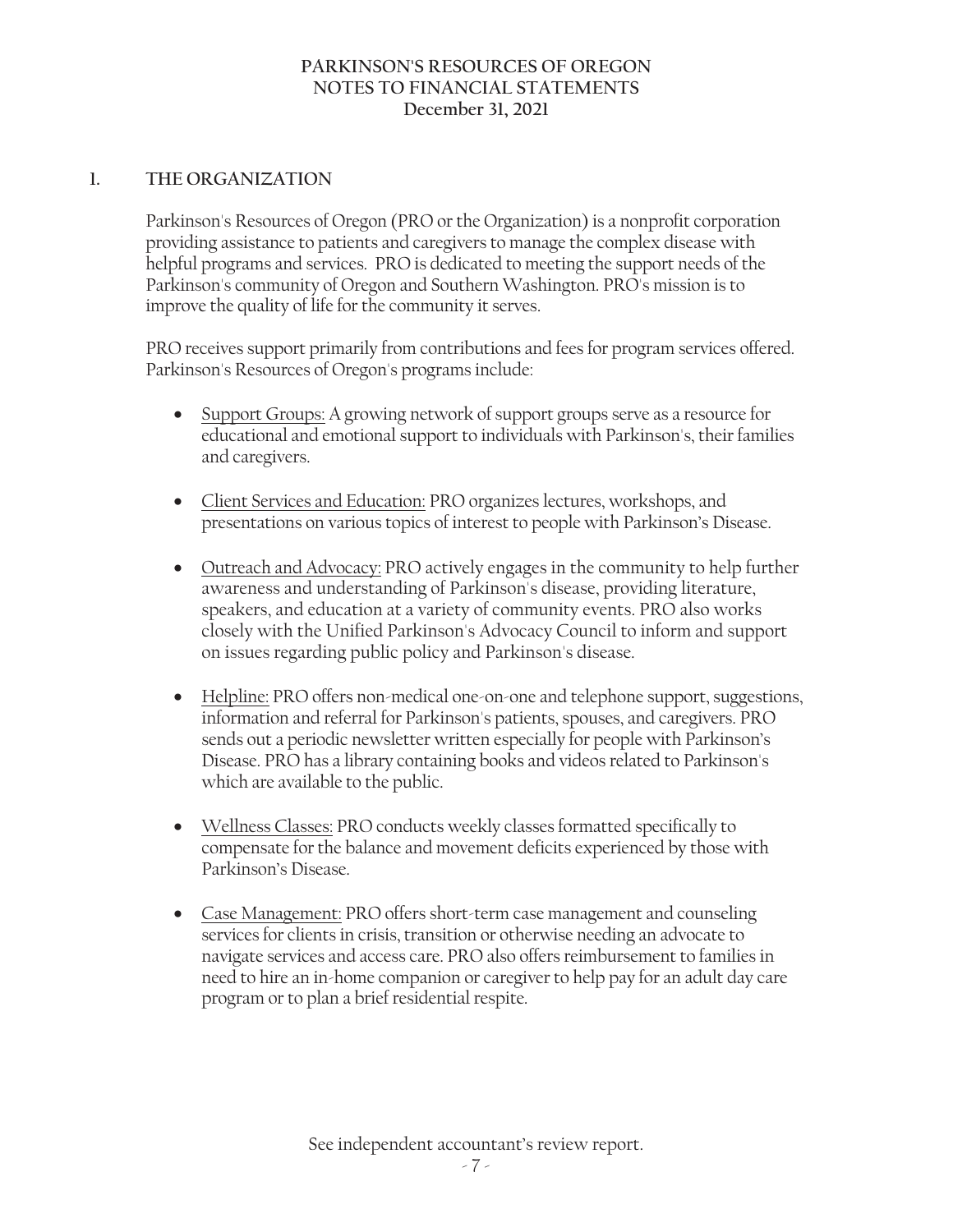### **2. SUMMARY OF SIGNIFICANT ACCOUNTING POLICIES**

#### Net Assets

Net assets, revenues, gains, and losses are classified based on the existence or absence of donor or grantor imposed restrictions. Accordingly, net assets and changes therein are classified and reported as follows:

- ! *Net Assets Without Donor Restrictions* Net assets available for use in general operations and not subject to donor (or certain grantor) restrictions.
- *Net Assets With Donor Restrictions* Net assets subject to donor- (or certain grantor) imposed restrictions. Some donor-imposed restrictions are temporary in nature, such as those that will be met by the passage of time or other events specified by the donor. Other donor-imposed restrictions are perpetual in nature, where the donor stipulates that resources be maintained in perpetuity. Donor-imposed restrictions are released when a restriction expires, that is, when the stipulated time has elapsed, when the stipulated purpose for which the resource was restricted has been fulfilled, or both.

#### Cash and Cash Equivalents

For purposes of the statement of cash flows, the Organization considers all highly liquid investments available for current use with maturities of three months or less at the time of purchase to be cash equivalents.

# Pledges and Grants Receivable

Pledges and grants receivable are reported at the amount management expects to collect on balances outstanding at year-end. Management believes balances are fully collectible and therefore, has not established an allowance for uncollectible accounts. Pledges and grants receivable at December 31, 2021 and 2020 are expected to be received within one year.

#### Investments

Investments are carried at fair value. Investment income earned on donor restricted investments is reported as an increase in net assets without donor restrictions unless restricted by the donor in which case it is classified according to the nature of the restriction until appropriated for expenditure. Board designated investment income is released from designated net assets upon appropriation.

# Property and Equipment

Acquisitions of property and equipment in excess of \$1,500 are capitalized. Property and equipment purchased are recorded at cost. Donated assets are reflected as contributions at their estimated values on the date received.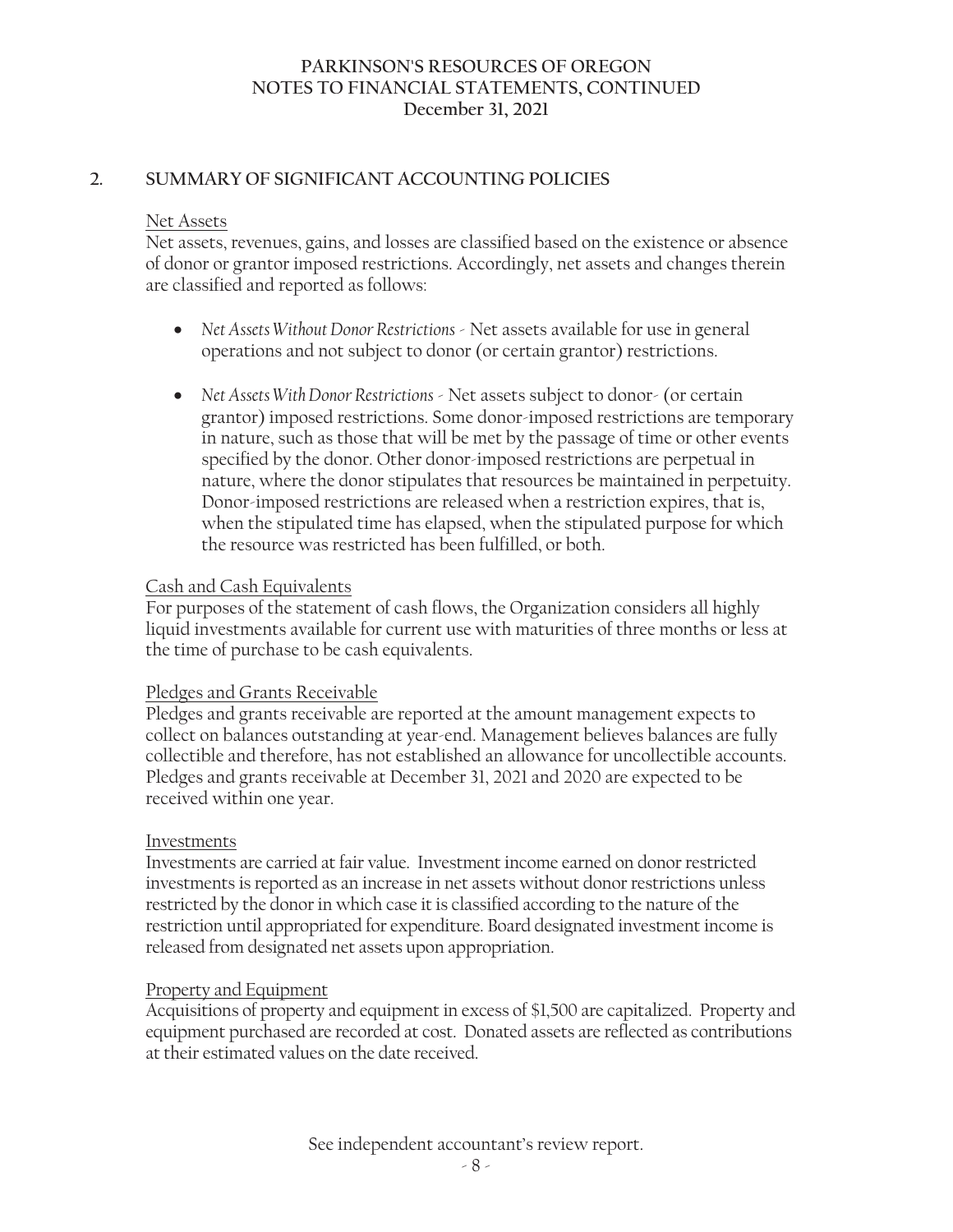#### **2. SUMMARY OF SIGNIFICANT ACCOUNTING POLICIES, Continued**

#### Depreciation

Depreciation of property and equipment is calculated using the straight-line method over the estimated useful lives of the assets, which is generally five to seven years.

#### Revenue Recognition

Revenue is recognized as follows:

**Contributions**: Contributions, which include unconditional promises to give (pledges), are recognized as revenues in the period the Organization is notified of the commitment. Bequests are recorded as revenue at the time the Organization has an established right to the bequest and the proceeds are measurable. Conditional promises to give, that is, those with a measurable performance or other barrier, and a right of return, are not recognized until the conditions on which they depend have been substantially met.

**Special Events**: The portion of sponsorship revenue that relates to commensurate value the sponsor receives in return is recognized when the related events are held and performance obligations are met. The Organization records special events revenue equal to the fair value of direct benefits to donors, and contribution income for the excess received when the event takes place.

**Government Grants:** Government grants represent Paycheck Protection Program (PPP) loans guaranteed by the Small Business Administration (SBA) and are accounted for as conditional advances and accrue interest at 1%. The advances may be forgiven partially or in their entirety if certain conditions are met, including incurrence of allowable qualifying expenses (mostly personnel and occupancy costs) and acceptance and approval of the forgiveness application by the lender. Upon satisfaction of the conditions, the advances will be recognized as revenue. The Organization received a PPP loan in 2020 and satisfied the qualified expense conditions and recognized government grant revenue of \$106,600. The Organization received a second PPP loan in 2021 and satisfied the qualified expense conditions and recognized government grant revenue of \$124,129.

**Program Service Revenue**: Program service revenue is from trainings and other events and is recognized in the period in which the programs and other activities occur. Payments for programs received in advance that relate to the following year are reported as deferred revenue.

These revenues are considered contracts with customers and are recognized when services are provided. Revenues for the years ended December 31, 2021 and 2020 were \$19,257 and \$7,362, respectively. There were no contract assets or liabilities associated with these revenue agreements at December 31, 2021, 2020, or 2019.

See independent accountant's review report.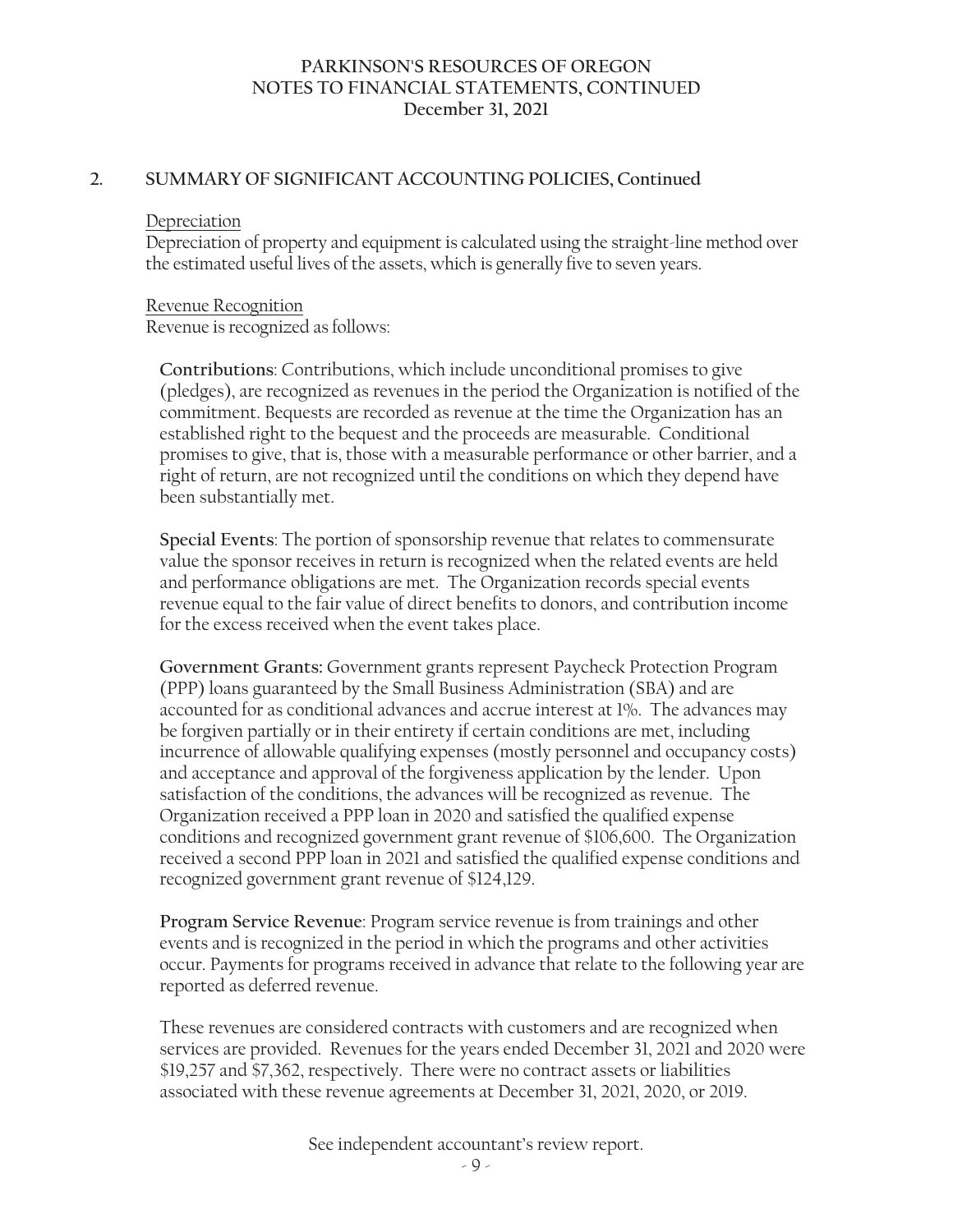### **2. SUMMARY OF SIGNIFICANT ACCOUNTING POLICIES, Continued**

#### Expense Allocation

The costs of providing various programs and other activities have been summarized on a functional basis in the statement of activities and in the statement of functional expenses. Accordingly, certain costs have been allocated among the programs and supporting services benefited. The expenses that are allocated include occupancy and depreciation, which are allocated on a square footage basis, as well as personnel expenses, contract services, office supplies, information technology, insurance, and other expenses, which are allocated on the basis of estimates of time and effort.

# Advertising

Advertising costs are expensed as incurred. Advertising costs for 2021 and 2020 totaled approximately \$7,200 and \$2,500, respectively.

#### Income Tax Status

Parkinson's Resources of Oregon is a nonprofit corporation exempt from federal and state income tax under section  $501(c)(3)$  of the Internal Revenue Code and applicable state law. No provision for income taxes is made in the accompanying financial statements, as the Organization had no activities subject to unrelated business income tax. The Organization is not a private foundation.

The Organization follows the provisions of FASB ASC Topic 740 *Accounting for Uncertainty in Income Taxes.* Management has evaluated the Organization's tax positions and concluded that there are no uncertain tax positions that require adjustment to the financial statements to comply with provisions of this Topic.

# Summarized Financial Information for 2020

The financial information as of December 31, 2020 and for the year then ended is presented for comparative purposes and is not intended to be a complete financial statement presentation.

# Use of Estimates

The preparation of financial statements in conformity with accounting principles generally accepted in the United States of America requires management to make estimates and assumptions that affect the reported amounts of assets and liabilities and disclosure of contingent assets and liabilities at the date of the financial statements and the reported amounts of revenues and expenses during the reporting period. Actual results could differ from those estimates.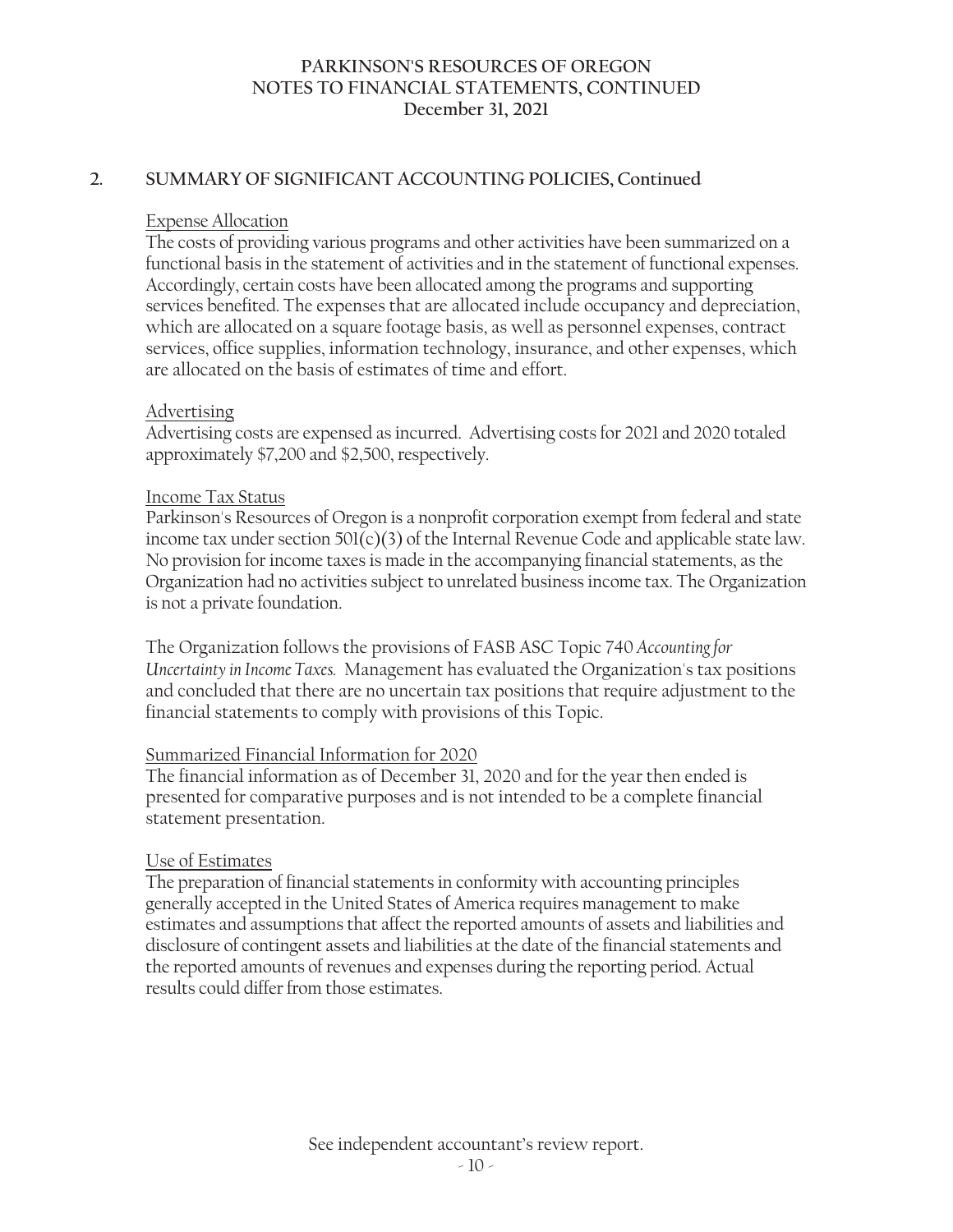#### **2. SUMMARY OF SIGNIFICANT ACCOUNTING POLICIES, Continued**

#### Subsequent Events

The Organization has evaluated all subsequent events through April 8, 2022, the date the financial statements were available to be issued. Management is not aware of any other events that require recognition or disclosure in the financial statements.

#### Future Accounting Standard

Effective for financial statements for the year ending December 31, 2022, the Organization expects to adopt a new accounting standard issued by the Financial Accounting Standards Board (FASB) that will require significant changes in accounting for operating leases under which the Organization is lessee. Upon adoption, among other effects, the Organization will be required to record assets and liabilities for all operating lease obligations with terms of 12 months or greater. These changes may require certain retrospective adjustments. The qualitative effects on the Organization's future financial statements of these changes and related retrospective adjustments have not yet been determined.

# **3. AVALABLE RESOURCES AND LIQUIDITY**

The Organization regularly monitors liquidity required to meet its operating needs and other contractual commitments, while also striving to maximize the investment of its available funds. For purposes of analyzing resources available to meet general expenditures over a 12-month period, the Organization considers all expenditures related to its primary operations to be general expenditures. It excludes financial assets with donor or other restrictions limiting their use.

Financial assets available for general expenditure are as follows at December 31, 2021 and 2020:

|                                                    | 2021      | 2020          |
|----------------------------------------------------|-----------|---------------|
| Cash and cash equivalents                          | 256,667   | 233,076<br>\$ |
| Pledges and grants receivable                      | 38,442    | 12,238        |
| Investments                                        | 2,769,549 | 2,507,978     |
|                                                    | 3,064,658 | 2,753,292     |
| Less amounts unavailable for general expenditure:  |           |               |
| Net assets with donor restrictions                 | 42,467    | 109,877       |
| Board designations                                 | 2,553,388 | 2,333,957     |
| Financial assets available for general expenditure | 468,803   | 309,458<br>ς  |

The board-designated endowment is available for spending when approved by the board of directors. See Notes 6 and 12 regarding board designated net assets.

See independent accountant's review report.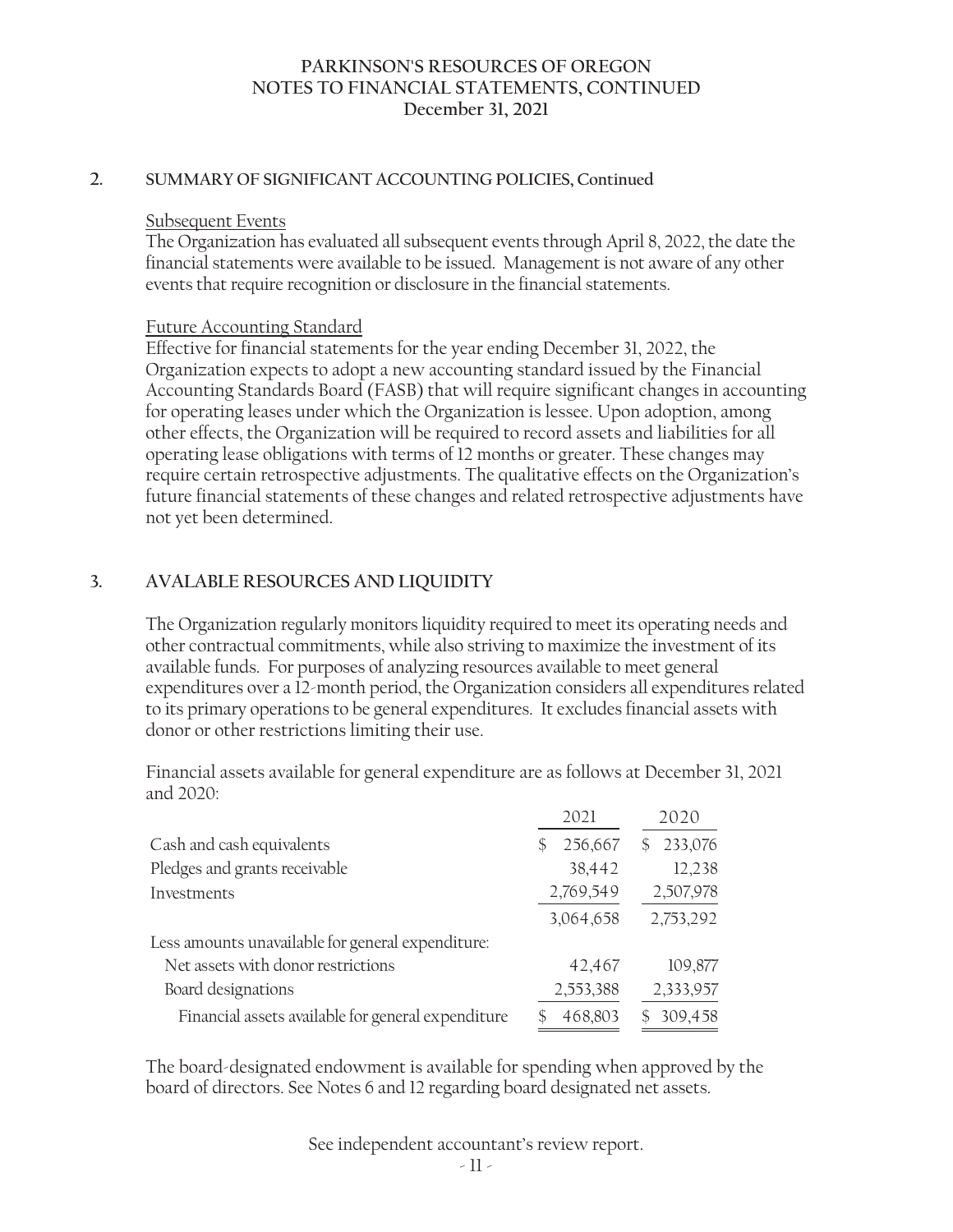# **4. INVESTMENTS**

Investments at December 31, 2021 and 2020 consist of the following:

|                            | 2021                | 2020            |  |
|----------------------------|---------------------|-----------------|--|
| Money market funds         | 297,435<br>\$       | 297,404<br>\$   |  |
| Equity mutual funds        | 2,224,954           | 1,982,002       |  |
| Fixed income funds         | 247,160             | 228,572         |  |
| Total investments          | 2,769,549           | 2,507,978<br>\$ |  |
| Without donor restrictions | \$<br>\$<br>173,694 | 91,554          |  |
| Board designated           | 2,553,388           | 2,333,957       |  |
| With donor restrictions    | 42,467              | 82,467          |  |
| Total investments          | 2,769,549           | \$2,507,978     |  |

# **5. PROPERTY AND EQUIPMENT**

Property and equipment consist of the following at December 31, 2021 and 2020:

|                               | 2021    | 2020 |         |  |
|-------------------------------|---------|------|---------|--|
| Furniture and equipment       | 114,450 |      | 109,758 |  |
| Website                       | 24,600  |      | 24,600  |  |
| Total property and equipment  | 139,050 |      | 134,358 |  |
| Less accumulated depreciation | 75,199  |      | 53,995  |  |
| Net property and equipment    | 63,851  |      | 80,363  |  |

#### **6. BOARD DESIGNATED NET ASSETS**

Board designated net assets at December 31, 2021 and 2020 are designated for the following:

| Eugene programs                   | $\mathcal{L}(\mathcal{L})$ and $\mathcal{L}(\mathcal{L})$ | 42,140    |
|-----------------------------------|-----------------------------------------------------------|-----------|
| Endowment (Note 12)               | 2,553,388                                                 | 2,291,817 |
| Total board designated net assets | $$2,553,388$ $$2,333,957$                                 |           |

See independent accountant's review report.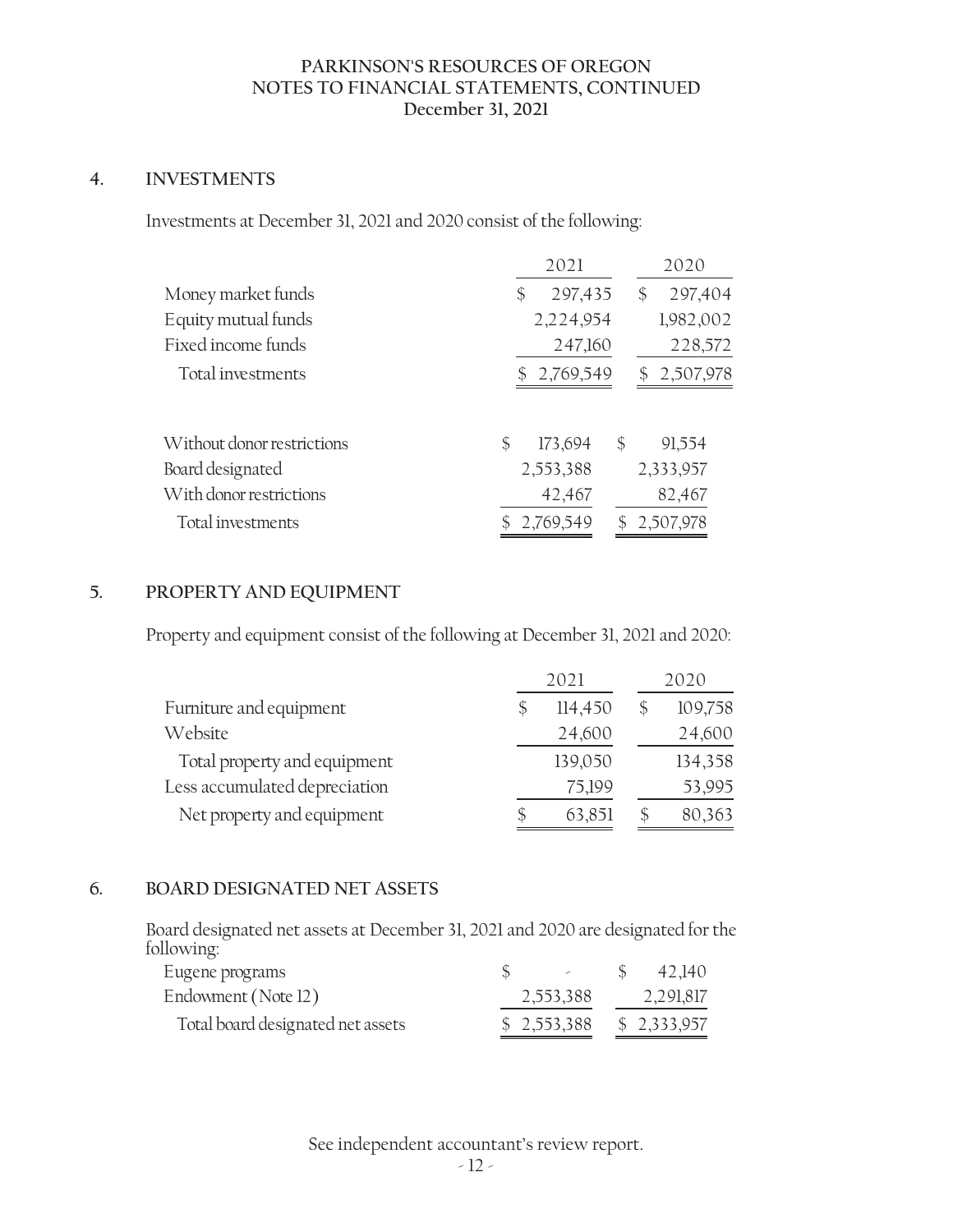### **7. NET ASSETS WITH DONOR RESTRICTIONS**

Net assets with donor restrictions at December 31, 2021 and 2020 are restricted for the following:

|                                          | 2021     | 2020       |
|------------------------------------------|----------|------------|
| Program development (Bend)               | \$42,467 | \$ 82,467  |
| Programs                                 |          | 27.410     |
| Total net assets with donor restrictions | \$42,467 | \$ 109,877 |

# **8. LEASE COMMITMENTS**

The Organization leases office space in Beaverton and Bend, Oregon under operating lease agreements. The Beaverton lease expires October 31, 2022, with current monthly payments of approximately \$7,700, subject to annual increases of 3%. The Bend lease expires September 30, 2023, with monthly payments of approximately \$600.

Approximate future minimum lease payments under these leases are as follows for the years ending:

| December 31, 2022 \$ 86,900 |                 |
|-----------------------------|-----------------|
| 2023                        | 5,200           |
|                             | Total \$ 92,100 |

# **9. RETIREMENT PLANS**

The Organization has a tax sheltered annuity plan, as defined under Internal Revenue Code Section 403(b), for all employees who meet certain eligibility requirements and elect to participate. Employees may make voluntary contributions to the plan on a pretax basis, up to the limits allowed by law. There are no matching contributions made by the Organization.

The Organization also has a SIMPLE IRA plan for all employees who meet certain eligibility requirements. Employees may make voluntary contributions to the plan on a pre-tax basis, up to the limits allowed by law. The Organization will match up to 3% of the employee's contributions. Contributions for 2021 and 2020, were approximately \$15,100 and \$15,900, respectively.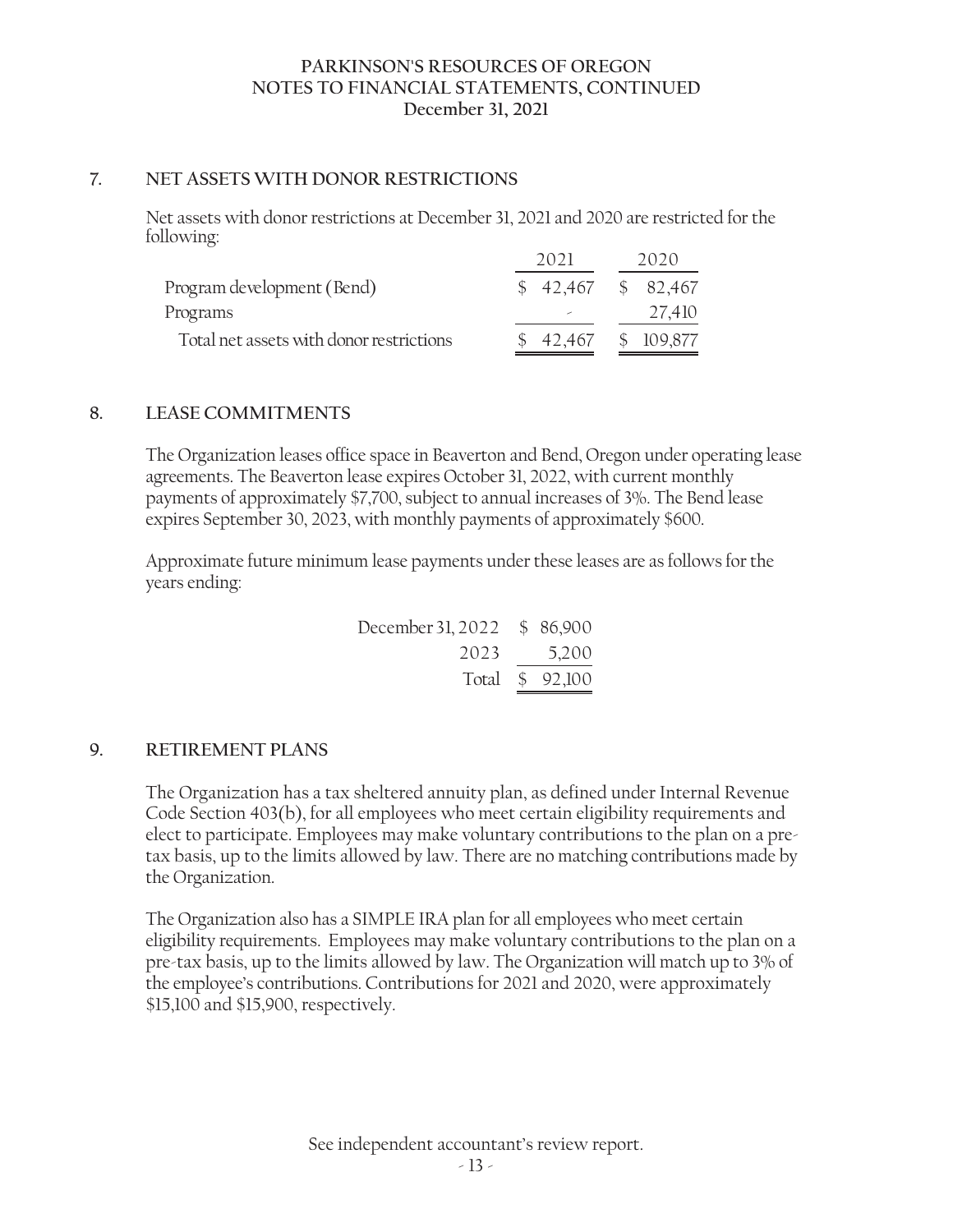#### **10. CONCENTRATIONS OF CREDIT RISK**

The Organization maintains its cash balance in a financial institution located in Portland, Oregon. The balance is insured by the Federal Deposit Insurance Corporation (FDIC) up to \$250,000. The balance, at times, may exceed the federally insured limit.

Investment securities are exposed to various risks such as interest rate, market, and credit risks. Due to the level of risk associated with certain investment securities, it is at least reasonably possible that changes in the values of investment securities could materially affect the amounts reported in the statement of financial position.

# **11. FAIR VALUE MEASUREMENTS**

Assets and liabilities recorded at fair value in the statement of financial position are categorized based upon the level of judgment associated with the inputs used to measure their fair value. Level inputs are defined as follows:

Level 1: Unadjusted quoted prices in active markets for identical assets and liabilities.

Level 2: Observable inputs other than those included in Level 1, such as quoted market prices for similar assets or liabilities in active markets, or quoted market prices for identical assets or liabilities in inactive markets.

Level 3: Unobservable inputs reflecting management's own assumptions about the inputs used in pricing the asset or liability. Level 3 assets and liabilities include financial instruments whose value is determined using pricing models, discounted cash flow methodologies, or similar techniques, as well as instruments for which the determination of fair values requires significant management judgment or estimation.

The Organization's investment portfolio is subject to fair value measured on a recurring basis and are considered Level 1 measurements. See Note 4. Fair values for investments are determined by reference to quoted market prices and other relevant information generated by market transactions.